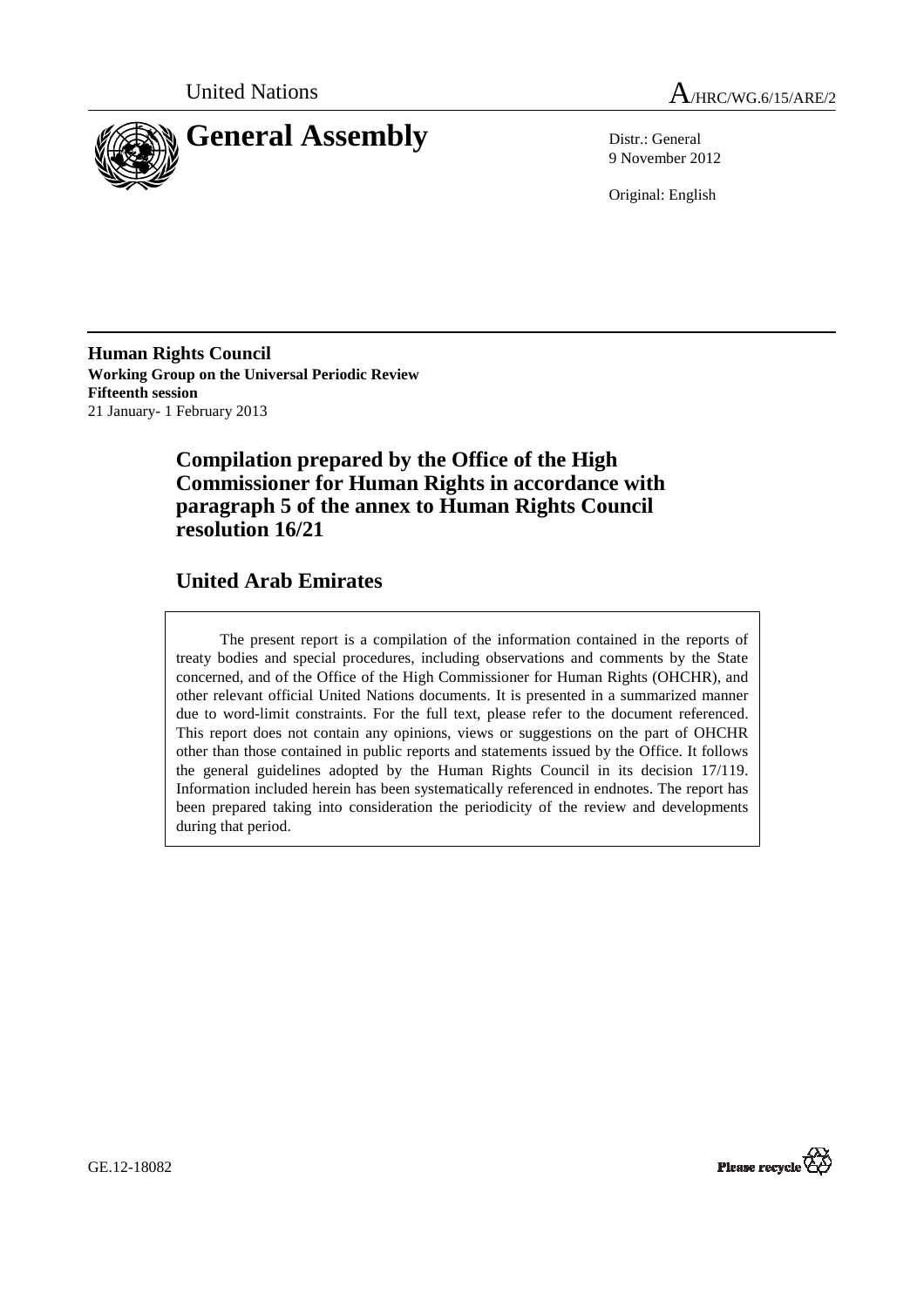# **I. Background and framework**

# **A. Scope of international obligations<sup>1</sup>**

# **International human rights treaties**<sup>2</sup>

|                                                           | Status during previous cycle                                                    | Action after review                                                        | Not ratified/not accepted   |
|-----------------------------------------------------------|---------------------------------------------------------------------------------|----------------------------------------------------------------------------|-----------------------------|
| Ratification,<br>accession or<br>succession               | <b>ICERD</b> (1974)                                                             | CRPD (2010)                                                                | <b>ICESCR</b>               |
|                                                           | CEDAW (2004)                                                                    | CAT (2012)                                                                 | <b>ICCPR</b>                |
|                                                           | CRC (1997)                                                                      |                                                                            | ICCPR-OP2                   |
|                                                           |                                                                                 |                                                                            | OP-CAT                      |
|                                                           |                                                                                 |                                                                            | OP-CRC-AC                   |
|                                                           |                                                                                 |                                                                            | OP-CRC-SC                   |
|                                                           |                                                                                 |                                                                            | <b>ICRMW</b>                |
|                                                           |                                                                                 |                                                                            | <b>CPED</b>                 |
| Reservations,<br>declarations<br>and/or<br>understandings | <b>CEDAW</b><br>(Reservation, arts. 2f, 9,<br>15.2, 16 and 29, para.1,<br>2004) | <b>CAT</b><br>(Reservation, art. 30.1)<br>and Declaration, art.<br>1, 2012 |                             |
|                                                           | <b>CRC</b><br>(Reservation, arts. 7, 14, 17)<br>and 21, 1997)                   |                                                                            |                             |
| Complaint                                                 | OP-CRPD                                                                         |                                                                            | ICERD, art. 14              |
| procedures,<br>inquiry and                                | (signature only, 2008)                                                          |                                                                            | <b>OP-ICESCR</b>            |
| urgent action <sup>3</sup>                                |                                                                                 |                                                                            | <b>ICCPR</b>                |
|                                                           |                                                                                 |                                                                            | ICCPR-OP1                   |
|                                                           |                                                                                 |                                                                            | OP-CEDAW                    |
|                                                           |                                                                                 |                                                                            | CAT,<br>arts. 20, 21 and 22 |
|                                                           |                                                                                 |                                                                            | OP-CRC-IC                   |
|                                                           |                                                                                 |                                                                            | <b>ICRMW</b>                |
|                                                           |                                                                                 |                                                                            | <b>CPED</b>                 |

# **Other main relevant international instruments**

|               | Status during previous cycle | Action after review           | Not ratified           |
|---------------|------------------------------|-------------------------------|------------------------|
| Ratification, | Convention on the Prevention | Palermo Protocol <sup>6</sup> | Rome Statute of the    |
| accession or  | and Punishment of the Crime  |                               | International Criminal |
| succession    | of Genocide                  |                               | Court                  |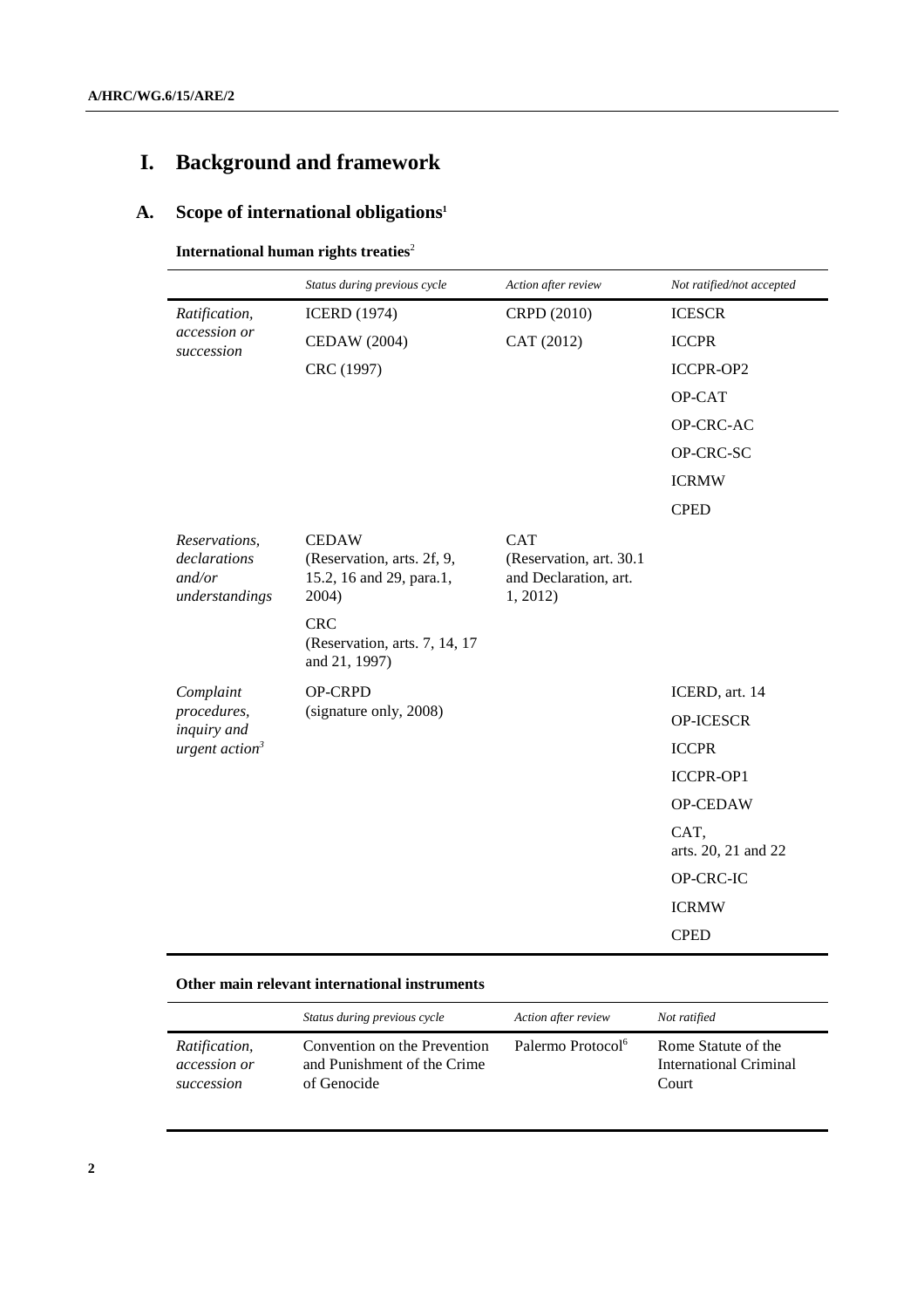#### **A/HRC/WG.6/15/ARE/2**

| Status during previous cycle                                                          | Action after review | Not ratified                                                                           |
|---------------------------------------------------------------------------------------|---------------------|----------------------------------------------------------------------------------------|
| Geneva Conventions of 12                                                              |                     | <b>UNESCO</b> Convention                                                               |
| August 1949 and Additional                                                            |                     | against Discrimination                                                                 |
| Protocols thereto <sup>4</sup> except                                                 |                     | in Education                                                                           |
| <b>Additional Protocol III</b><br>ILO fundamental<br>conventions, <sup>5</sup> except |                     | Conventions on<br>refugees and stateless<br>$persons^7$                                |
| Conventions Nos. 87 and 98                                                            |                     | <b>Additional Protocol III</b><br>to the Geneva<br>Conventions of 12<br>August $19498$ |
|                                                                                       |                     | <b>ILO</b> Conventions Nos.<br>87 and 98 <sup>9</sup>                                  |
|                                                                                       |                     | <b>ILO Conventions Nos.</b><br>169 and $189^{10}$                                      |

1. The Committee on Elimination of Discrimination against Women (CEDAW) encouraged the United Arab Emirates to ratify ICCPR, ICESCR, ICRMW and CPED.<sup>11</sup> The Special Rapporteur on contemporary forms of racism, racial discrimination, xenophobia and related intolerance recommended that it accede to core human rights instruments that contain provisions reaffirming principles of non-discrimination and equality, including ICESCR, ICCPR and ICRMW.<sup>12</sup> The Working Group on Arbitrary Detention invited it to ratify ICESCR.<sup>13</sup>

2. CEDAW recommended that the United Arab Emirates sign and ratify the Optional Protocol to the Convention, $14$  and that it consider narrowing its reservations to the Convention. In that regard, it reiterated its view that articles 2 and 16 are central to the object and purpose of the Convention.<sup>15</sup> It also specifically called upon it to withdraw its reservation to article 9,<sup>16</sup> and to review the reservation to article 15, paragraph  $2^{17}$ 

3. The Committee on Elimination of Racial Discrimination (CERD) encouraged the United Arab Emirates to consider making the optional declaration provided for in article 14 of the Convention, and to consider ratifying ICRMW.<sup>18</sup> The Special Rapporteur on the sale of children recommended that it accelerate the process of ratification of OP-CRC-SC.<sup>19</sup>

4. The United High Commissioner for Refugees (UNHCR) and CEDAW recommended that the United Arab Emirates accede to the 1951 Convention relating to the Status of Refugees and its 1967 Protocol; and to the 1954 Convention relating to the Status of Stateless Persons and the 1961 Convention on the Reduction of Statelessness.<sup>20</sup>

5. CEDAW and the Special Rapporteur on trafficking in persons, especially women and children, noted with appreciation that the United Arab Emirates had ratified the Convention against Transnational Organized Crime and its Protocol to Prevent Suppress and Punish Trafficking in persons, Especially Women and Children (The Palermo Protocol $)^{21}$ 

6. CEDAW recommended that the United Arab Emirates become a party to ILO Conventions Nos. 87 and 98.<sup>22</sup>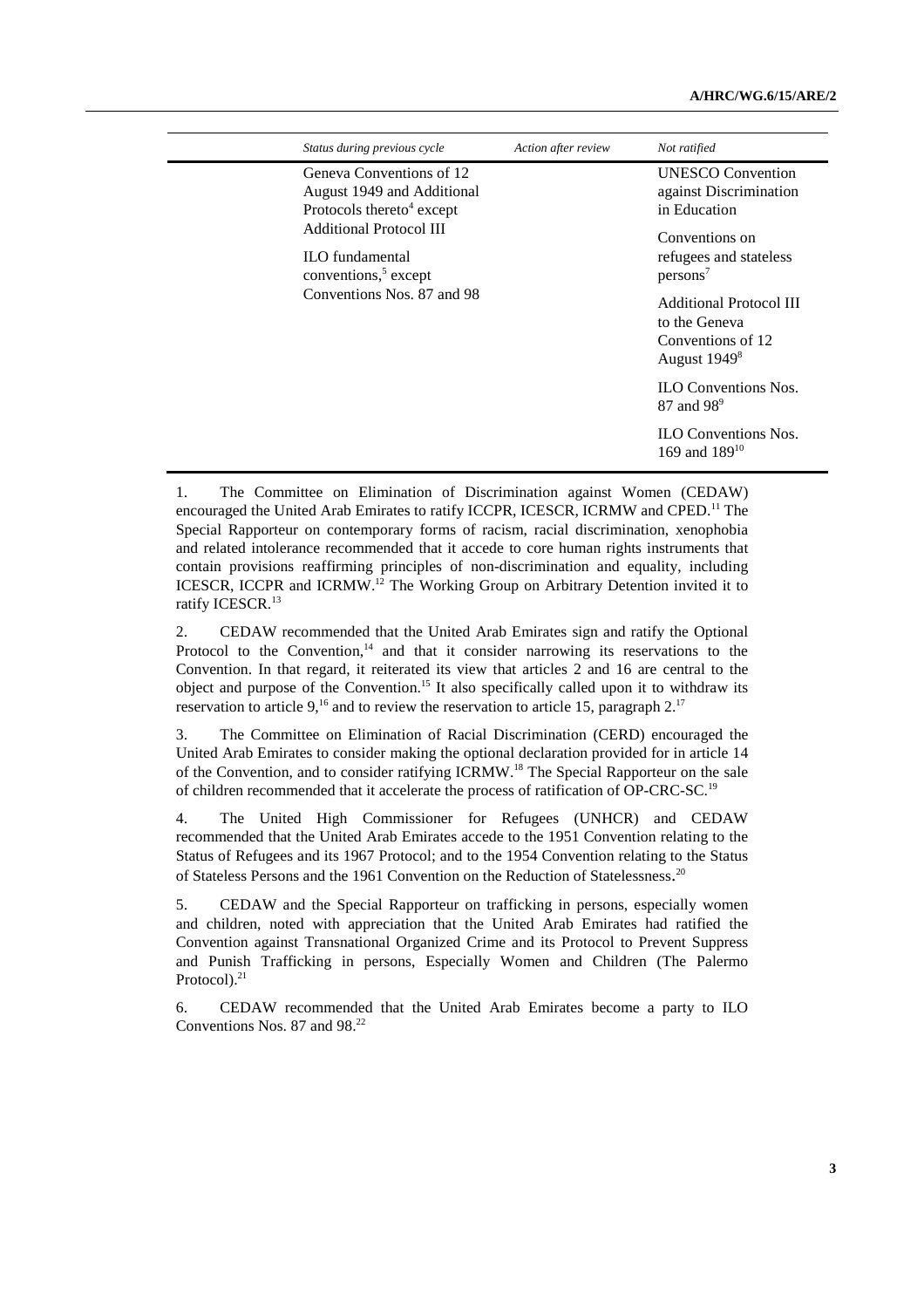### **B. Constitutional and legislative framework**

7. CERD noted that the Constitution of the United Arab Emirates was founded on principles of social justice and protected a range of fundamental rights. It was concerned, however, that some of the fundamental rights might not apply to non-citizens on its territory. It recommended that it ensure equality between citizens and non-citizens in the enjoyment of fundamental rights to the extent recognized under international law.<sup>23</sup>

8. CEDAW remained concerned that the status of international instruments vis-à-vis domestic law was unclear. It recommended that the United Arab Emirates clarify the status of the Convention in its domestic legal order, and ensure the precedence of its provisions over national laws in case of conflict between the Convention and national legislation. The United Arab Emirates should also ensure that its national laws are in conformity with the provisions of the Convention.<sup>24</sup>

9. The Special Rapporteur on contemporary forms of racism, racial discrimination, xenophobia and related intolerance recommended the adoption of specific legislation on racism, racial discrimination, xenophobia and related intolerance.<sup>25</sup> CERD made similar recommendations.<sup>26</sup>

### **C. Institutional and human rights infrastructure and policy measures**

10. Taking into account the commitment made by the United Arab Emirates in the framework of the universal periodic review mechanism, CEDAW recommended that the Government consider the establishment of a national human rights institution in accordance with the Paris Principles, and that it create a comprehensive and effective complaints mechanism, accessible especially to women, including migrant women workers. CEDAW also urged it to ensure that the composition and activities of the national human rights institution are gender-sensitive and fully address women's human rights.<sup>27</sup> CEDAW also recommended that it strengthen the mandate and resources of the General Women's Union to monitor the practical realization of the principle of equality of women and men in the enjoyment of human rights.<sup>28</sup>

11. The Special Rapporteur on contemporary forms of racism, racial discrimination, xenophobia and related intolerance recommended that the Government establish a national human rights institution with a robust oversight mandate, including the monitoring of racism, racial discrimination, xenophobia and related intolerance.<sup>29</sup> He was impressed by the human rights strategy designed by the Dubai Community Development Authority, which aims at reaching out to all individuals within the society, including non-nationals residing in Dubai. $30$ 

12. UNHCR commended the United Arab Emirates for establishing human rights departments in several key ministries, including the Ministry of Foreign Affairs (2010), the Ministry of the Interior (2009) and the Human Trafficking Department at the Ministry of Labour (2010). Other institutions and bodies concerned with human rights included the Supreme Council for Motherhood and Childhood; shelters for women and children victims of trafficking; and the Dubai Community Development Centre.<sup>31</sup>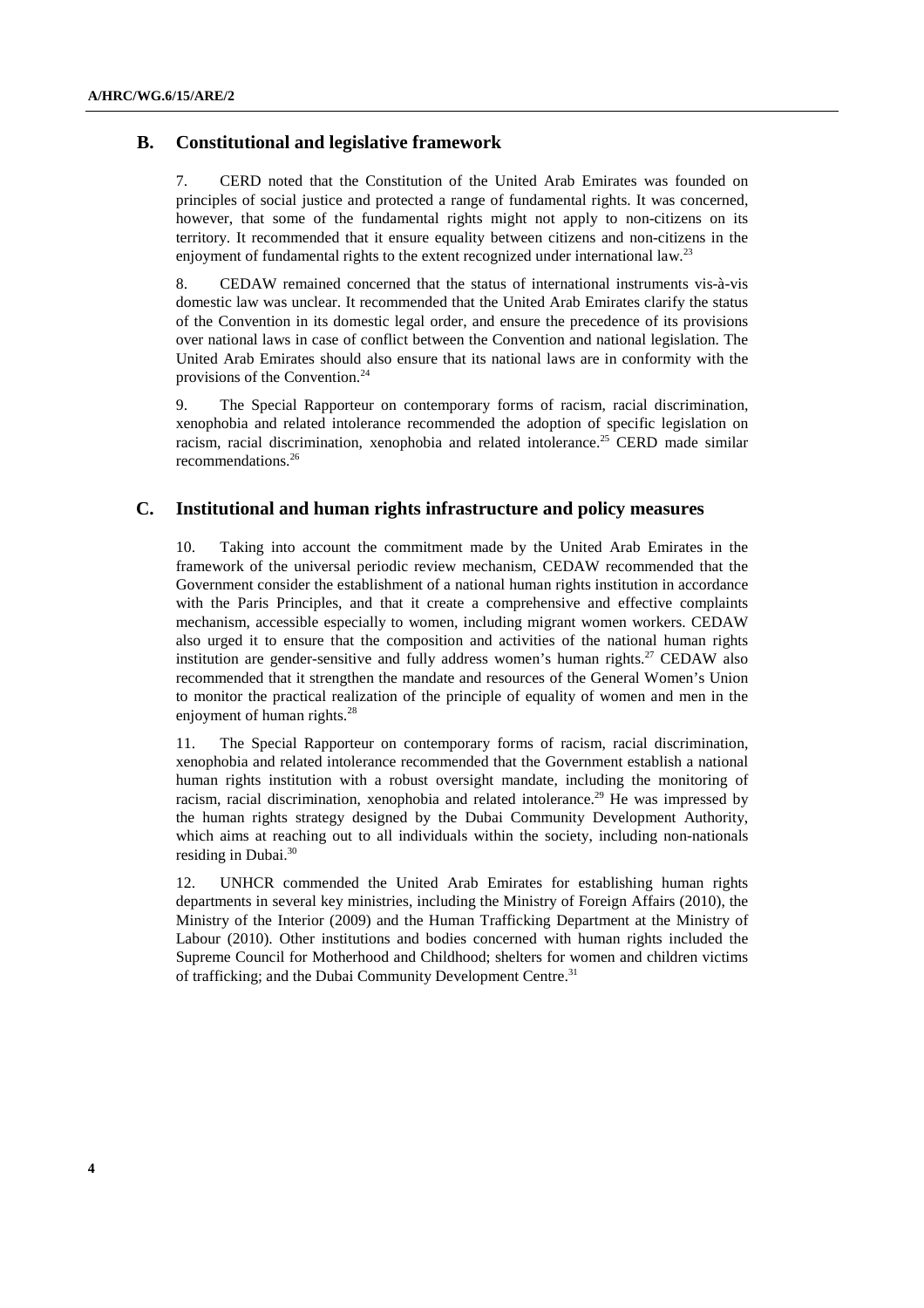# **II. Cooperation with human rights mechanisms**

# **A. Cooperation with treaty bodies**<sup>32</sup>

# **1. Reporting status**

| Treaty body  | Concluding<br>observations<br><i>included in</i><br>previous review | Latest report<br>submitted since<br>previous review | Latest concluding<br>observations | Reporting status                            |
|--------------|---------------------------------------------------------------------|-----------------------------------------------------|-----------------------------------|---------------------------------------------|
| <b>CERD</b>  | Aug. 1995                                                           | 2008                                                | Aug. 2009                         | Eighteenth to twentieth<br>reports due 2013 |
| <b>CEDAW</b> |                                                                     | 2008                                                | Jan. 2010                         | Second report due 2014                      |
| <b>CAT</b>   |                                                                     | -                                                   |                                   | Initial report due in 2013                  |
| <b>CRC</b>   | May 2002                                                            | $\overline{a}$                                      |                                   | Second report overdue since<br>2004         |
| <b>CRPD</b>  |                                                                     |                                                     |                                   | Initial report due in May<br>2012           |

13. UNICEF noted that a first draft of the second periodic report on the implementation of CRC, due in 2004, had been developed but still not completed and that it was expected to be submitted soon.<sup>33</sup>

### **2. Responses to specific follow-up requests by treaty bodies**

| Treaty body  | Due in | Subject matter                                                                                                                                                                    | Submitted in |
|--------------|--------|-----------------------------------------------------------------------------------------------------------------------------------------------------------------------------------|--------------|
| <b>CERD</b>  | 2010   | Living and working conditions<br>of non-citizens contract workers;<br>situation of domestic foreign<br>workers; and situation of the<br>"Bidoun", unregistered<br>residents. $34$ |              |
| <b>CEDAW</b> | 2012   | Violence against women; and<br>employment and freedom of<br>association. <sup>35</sup>                                                                                            |              |

## **Concluding observations**

# **B.** Cooperation with special procedures<sup>36</sup>

|                            | Status during previous cycle | Current status          |
|----------------------------|------------------------------|-------------------------|
| <i>Standing invitation</i> | N <sub>0</sub>               | N <sub>0</sub>          |
| Visits undertaken          |                              | Racism (2009)           |
|                            |                              | Sale of children (2009) |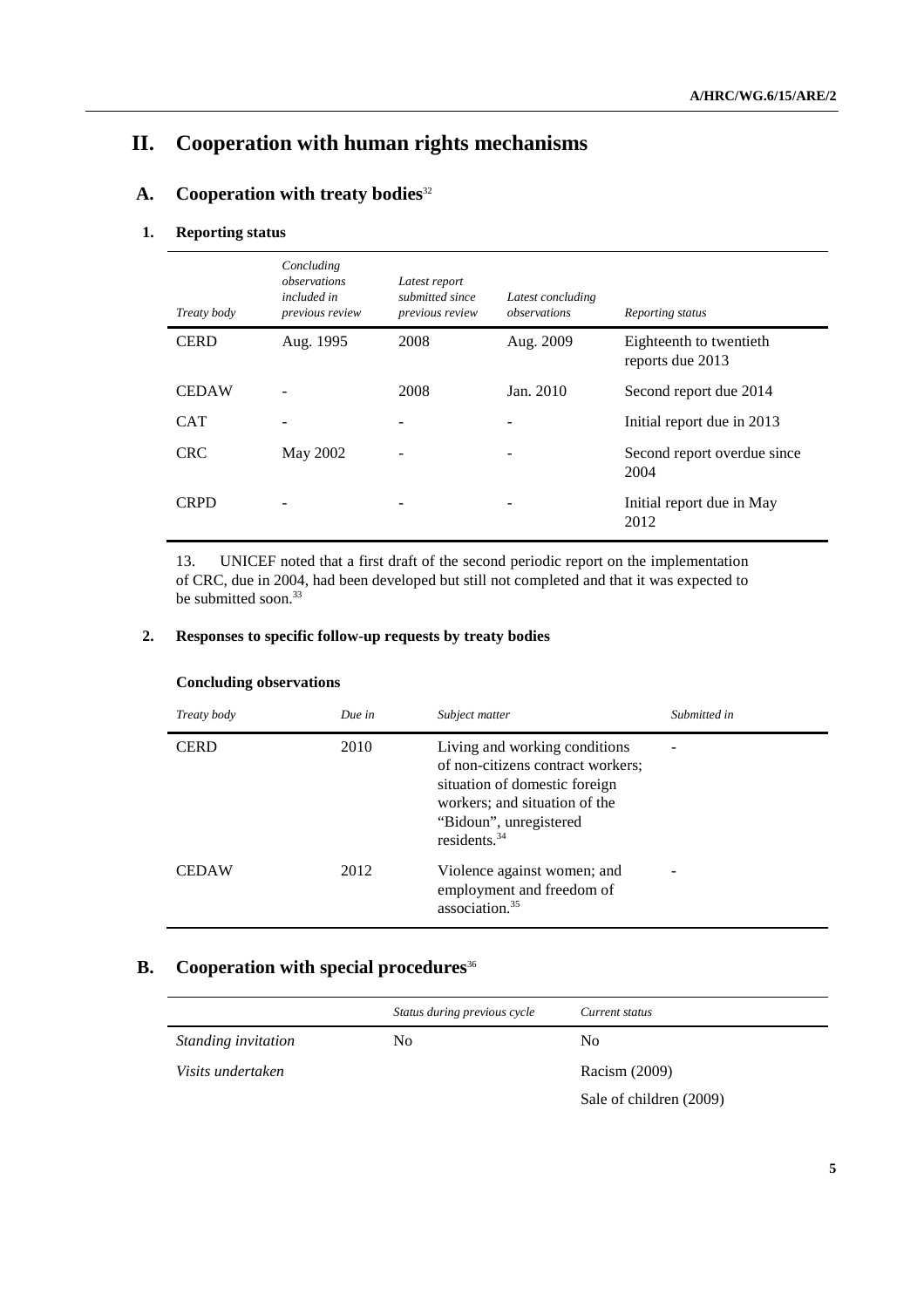|                                                              |                  | Trafficking (May 2012)                                                                                                              |
|--------------------------------------------------------------|------------------|-------------------------------------------------------------------------------------------------------------------------------------|
| <i>Visits requested</i>                                      | Education (2005) | Human rights defenders (2012)                                                                                                       |
| Responses to letters of<br>allegations and urgent<br>appeals |                  | During the period under review 23 communications were sent, and<br>6 replies were received in connection with these communications. |

# **C. Cooperation with the Office of the High Commissioner for Human Rights**

14. The United Arab Emirates made financial contributions to the work of the Office of the High Commissioner for Human Rights (OHCHR) in 2008, 2010 and 2011.<sup>37</sup>

# **III. Implementation of international human rights obligations**

# **A. Equality and non-discrimination**

15. The Special Rapporteur on contemporary forms of racism, racial discrimination, xenophobia and related intolerance following a visit to the United Arab Emirates in October 2009, noted that it was one of the most culturally diverse countries in the world, in which non-nationals constitute the vast majority of the population. This, however, had created tremendous challenges for the Emirati society in terms of national identity and social integration.<sup>38</sup> He cautioned that fears in connection with the massive influx of foreign workers, if not addressed in a timely and open manner, could alter the peaceful coexistence of ethnic and national groups residing in the country and lead to xenophobic attitudes.<sup>39</sup> He thus recommended that the Government take necessary steps to address xenophobic attitudes and behaviour towards non-citizens and to promote a better understanding of the principle of non-discrimination.<sup>40</sup>

16. CERD took note of information provided by the United Arab Emirates on existing legislation prohibiting discrimination. However, it noted that the legislation primarily addressed religious, but not racial discrimination, including discrimination based on national origin. It recommended enacting legislation specifically prohibiting racial discrimination or amending the existing laws. $41$ 

17. CEDAW called upon the United Arab Emirates to fully incorporate into the Constitution or other domestic legislation the principle of equality between women and men, as well as a definition of discrimination on the basis of sex in line with article 1 of the Convention.<sup>42</sup>CEDAW was concerned that women continue to have unequal legal capacity compared with men and are treated unequally in courts.<sup>43</sup>

18. CEDAW also noted with concern that the legal provisions relating to personal status, including marriage and its dissolution, property relations, custody and inheritance, in particular under the Personal Status Act, did not provide for equal rights of women and men. It called upon the United Arab Emirates to introduce legislative reforms.<sup>44</sup>

19. CEDAW urged the United Arab Emirates to adopt a national strategic plan to promote equal sharing of family responsibilities and the equal status and responsibilities of women and men<sup>45</sup> CEDAW recommended that United Arab Emirates take into account in its gender equality policies the contribution of women migrant workers to national development.<sup>46</sup> CEDAW also recommended that it apply temporary special measures in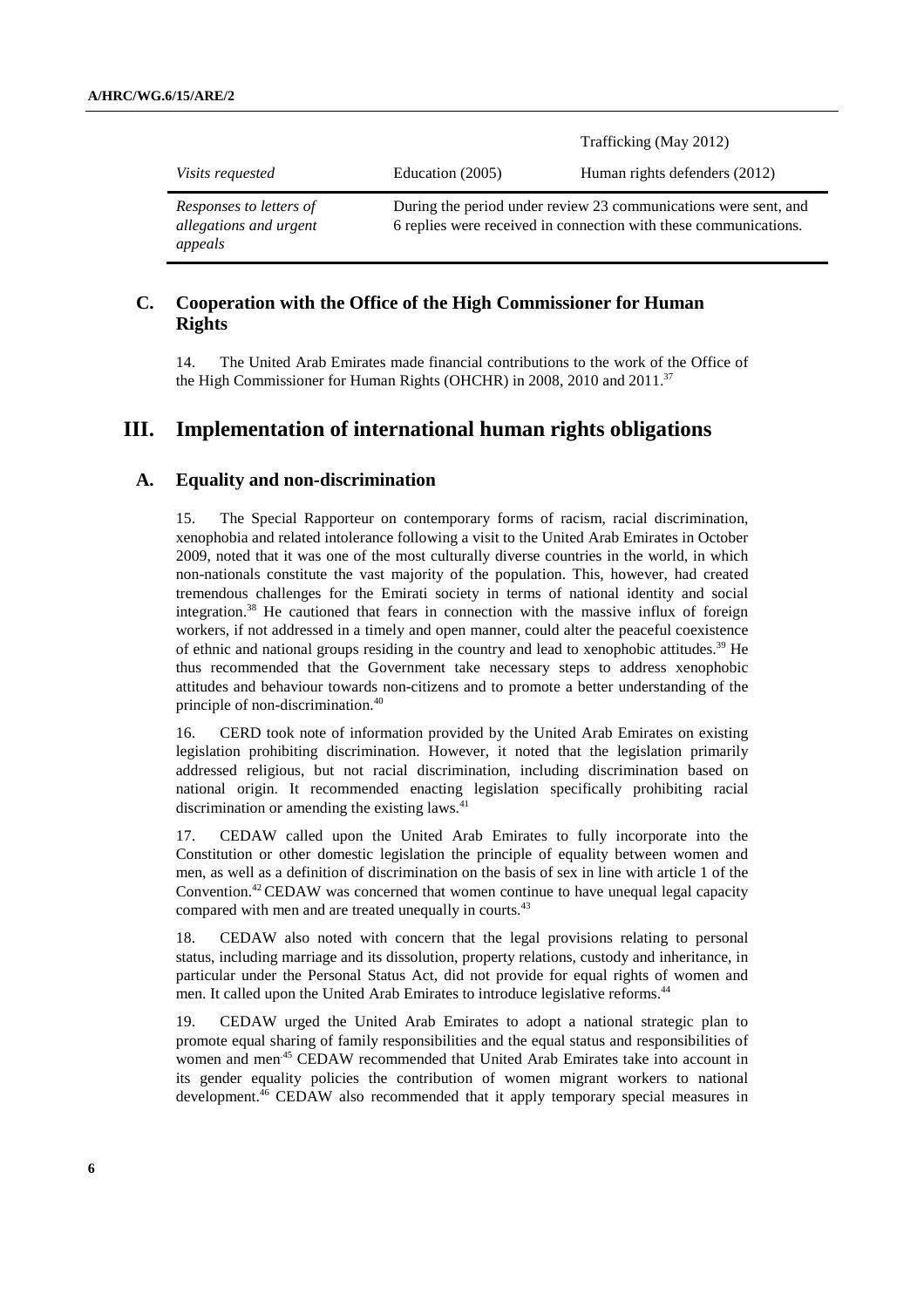areas where women are underrepresented or disadvantaged and allocate adequate resources to accelerate the advancement of women.<sup>47</sup>

20. The Special Rapporteur on contemporary forms of racism, racial discrimination, xenophobia and related intolerance recommended that priority be given to finding a definitive, humane and equitable solution to the situation of "Bidoun" in order to ensure that their human rights are protected, that they have adequate access to health, education, social services and to employment, and that they receive non-discriminatory treatment with regard to administrative procedures and the administration of justice.<sup>48</sup> The Special Rapporteur recommended that the Government review its practice with regard to implementation of article 2 (d) of Federal Law No. 17 of 1972 concerning nationality and passports, so as to prevent the perpetuation of statelessness from generation to generation.<sup>49</sup>

21. CERD remained similarly concerned at the legal situation of some "Bidoun", notably regarding their status as stateless persons and at allegations of discrimination in the labour market. It recommended continued efforts to grant the "Bidoun" nationality and to ensure their equal access to the labour market.<sup>50</sup> The Special Rapporteur on the sale of children stressed that the situation of the "Bidoun" children must urgently be regularized with a view to ensuring their access to health and education.<sup>51</sup>

# **B. Right to life, liberty and security of the person**

22. During her mission to the United Arab Emirates in May 2012, the Special Rapporteur on trafficking in persons, especially women and children found that trafficking of women occurred mostly in the sex trade and in domestic work, while for men it was in the labour industry.<sup>52</sup> She highlighted the need to reduce the vulnerability of foreign workers to trafficking through safe and legal migration arrangements, in order to ensure that the high demand for cheap, low-skilled or semi-skilled foreign labour was not exploited by traffickers and agents.<sup>53</sup> The Special Rapporteur urged the Government to expand the definition of trafficking contained in Federal Law No. 51 on the suppression of human trafficking through the explicit inclusion of labour exploitation and domestic servitude as well as forced marriages. She also stressed that despite Government efforts to sensitize law enforcement officers on the issue of human trafficking, the identification of victims still remained problematic. Attention had focused almost exclusively on trafficking for sexual exploitation, making other forms of trafficking practically invisible and unrecognized.<sup>54</sup> Furthermore, the Federal Law did not include any provision for the protection, recovery and rehabilitation of victims.<sup>55</sup>

23. CEDAW remained concerned at the persistence of trafficking in women and girls into the United Arab Emirates for the purposes of economic and sexual exploitation. It was also concerned at the limited protection of victims and regretted that the only shelter in Dubai providing such protection from 2001 to 2008 had been closed. It urged the United Arab Emirates to fully implement the recently adopted law on human trafficking and introduce a strategy to prevent, prosecute and punish offenders while ensuring the protection, rehabilitation and reintegration of victims. It further called for increased prevention efforts through international, regional and bilateral cooperation with countries of origin, transit and destination, as well as cooperation with non-governmental organizations.<sup>56</sup>

24. The United Nations High Commissioner for Refuges (UNHCR) recommended that the United Arab Emirates establish a comprehensive protection network and effective mechanisms for the referral of victims of trafficking and detained persons in need of international protection to the appropriate protection agencies; continue to ensure that persons of concern who express a fear of returning to their country of origin are not forcibly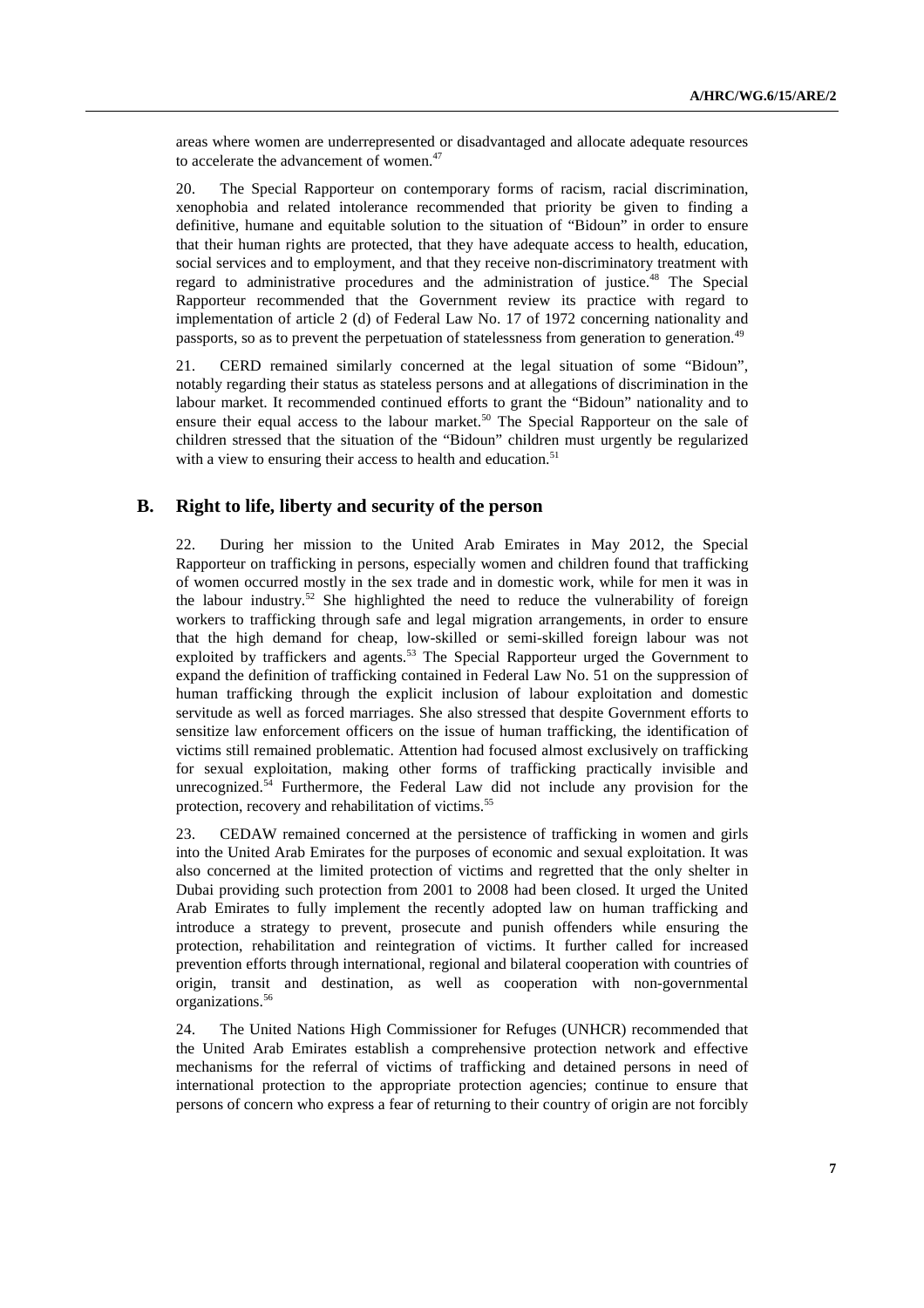returned, but referred to the attention of UNHCR; and that professional training be provided to decision-makers on the specific protection needs of victims of trafficking.<sup>57</sup>

25. In 2010, the Special Rapporteur on contemporary forms of racism, racial discrimination, xenophobia and related intolerance had similarly recommended that the Government continue its efforts in the fight against human trafficking and take measures to ensure that victims of human trafficking are identified as such and not treated as criminals when caught by law enforcement officials.<sup>58</sup>

26. In 2009, the Special Rapporteur on the sale of children recommended that that all persons under 18 years of age who were sexually exploited not be treated as criminals but rather as victims, and that all possible measures be taken to avoid their stigmatization and social marginalization.<sup>59</sup> She also recommended that the United Arab Emirates continue pursuing partnerships with tourism agencies, Internet service providers, telecommunication companies and banks in its efforts to combat the sexual exploitation of children, including child sex tourism and the exploitation of children online.<sup>60</sup> Provisions regarding trafficking in children and the protection of victims in accordance with the provisions of Palermo Protocol should be included in Federal Law No.  $51<sup>61</sup>$  She further recommended that the Government accelerate the process of elaborating the national child protection strategy, under the aegis of the Higher Council for Motherhood and Childhood, and strengthen the child complaints monitoring mechanism and the training given to relevant authorities on combating child online sexual exploitation.<sup>62</sup>

27. CEDAW regretted the absence of a specific law on violence against women, especially domestic violence. It also regretted that women victims were generally reluctant to report cases of violence. While noting the existing draft legislation on domestic workers, it was deeply concerned about the lack of protection of female migrant workers, especially domestic workers, when reporting cases of violence against them, noting that such reporting may lead to them being treated as offenders. It urged the United Arab Emirates to give high priority to comprehensive measures to address all forms of violence against women and girls. $63$ 

28. UNICEF stated that cases of child abuse were rarely reported and that, therefore, official reports and data contained insufficient information about the nature and extent of this problem. A main challenge was the absence of a comprehensive national framework to protect children and families from violence, rehabilitating child victims of violence and persecuting perpetrators of abuse.<sup>64</sup>

29. In a letter transmitted to the United Arab Emirates in February 2010, the Special Rapporteur on the sale of children, jointly with the Special Rapporteur on trafficking in persons, especially women and children, drew attention to allegations that 988 child camel jockeys previously trafficked to the country had not been provided with compensation to  $\det^{65}$ 

## **C. Right to marriage and family life**

30. In 2009, CERD was concerned that children of Emirati women married to a foreign national do not receive citizenship.<sup>66</sup> CERD and the Special Rapporteur on racism, racial discrimination, xenophobia and related intolerance recommended that the Government consider reviewing its legislation in order to prevent that these children become stateless in some cases.<sup>67</sup>

31. In 2010, CEDAW urged the United Arab Emirates to take all necessary steps to expedite the adoption of the amendment of the Nationality and Passports Law to grant women equal rights with regard to the acquisition, change and retention of nationality and its conferral.<sup>68</sup>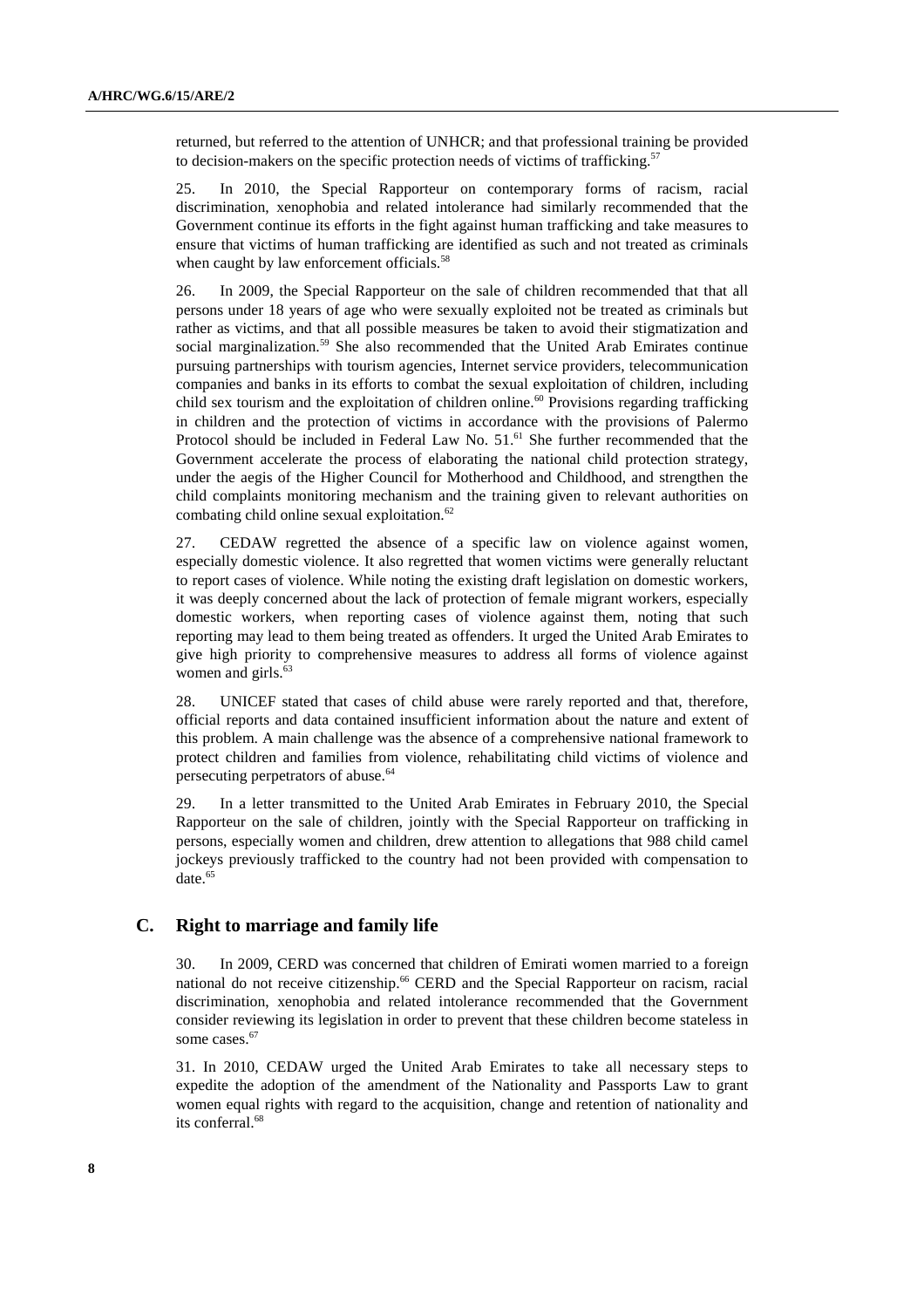32. UNICEF noted that in early 2012, a decree had been passed allowing Emirati women married to foreigners to pass their citizenship to their children once they are of legal age.<sup>69</sup> UNHCR welcomed the fact that the issuance of the decree had resulted in the acquisition of Emirati nationality by 1,117 children born to women who are citizens of the United Arab Emirates married to foreigners.<sup>70</sup>

# **D. Freedom of religion or belief, expression, association and peaceful assembly, and right to participate in public and political life**

33. In 2011, four special procedures mandate holders transmitted a communication with regard to the arbitrary detention of human rights defenders.<sup>71</sup> In 2012, the Special Rapporteur on the situation of human rights defenders expressed serious concern about violations of defenders' right to freedom of expression and allegedly arbitrary arrests of defenders in response to their legitimate human rights work. She regretted that the Government had not responded to her communications transmitted in  $2011$ .<sup>72</sup> She noted that several defenders had had their citizenship revoked, and one had been deported.<sup>73</sup>

34. In July 2012, the United Nations High Commissioner for Human Rights expressed concern about what appeared to be an accelerating crackdown on human rights defenders through harassments, denial of travel, termination of work contracts, arrests, denaturalization and expulsion from the country. The High Commissioner noted that apparently national security was increasingly being used as a pretext to clamp down on peaceful activism, and to stifle calls for constitutional reform and calls to address human rights issues such as statelessness. A number of activists openly critical of the Government had been arbitrarily deprived of their Emirati nationality. The High Commissioner called on the Government to guarantee that human rights defenders are able to carry out their work without fear of reprisals, and urged the release of those detained for the peaceful exercise of their fundamental human rights.<sup>74</sup>

35. CEDAW regretted that women continued to be underrepresented in public and political life and in decision-making positions. Furthermore, while recognizing the important activities of social welfare organizations and public interest associations, it was concerned about the absence of a robust civil society, including autonomous and active women's and human rights organizations. In this regard, it noted the difficulties that exist for the registration of these associations.<sup>75</sup> It thus encouraged the United Arab Emirates to enhance collaboration and coordination with civil society organizations.<sup>76</sup>

#### **E. Right to work and to just and favourable conditions of work**

36. CERD was concerned that domestic workers were not included in the protection afforded by the Labour Law and continued to face violations of their rights. It recommended continued efforts to finalize legislation to protect the labour rights of domestic workers, to prevent abuses and to enable domestic workers to easily file complaints in the case of such abuses.<sup>77</sup> It further encouraged the United Arab Emirates to continue its cooperation with the International Labour Organization in regulating the recruitment and working conditions of foreign workers.<sup>78</sup>

37. The ILO Committee of Experts on the Application of Conventions and Recommendations (ILO Committee of Experts) urged the adoption of the draft amended section 20 of the Federal Law No. 8 of 1980 (Labour Code) so as to ensure the prohibition of hazardous work for persons under 18 years of age.<sup>79</sup> It further hoped that a draft amendment would soon be made to section 32 of the Labour Code to fully reflect the principle of equal remuneration for men and women for work of equal value.<sup>80</sup>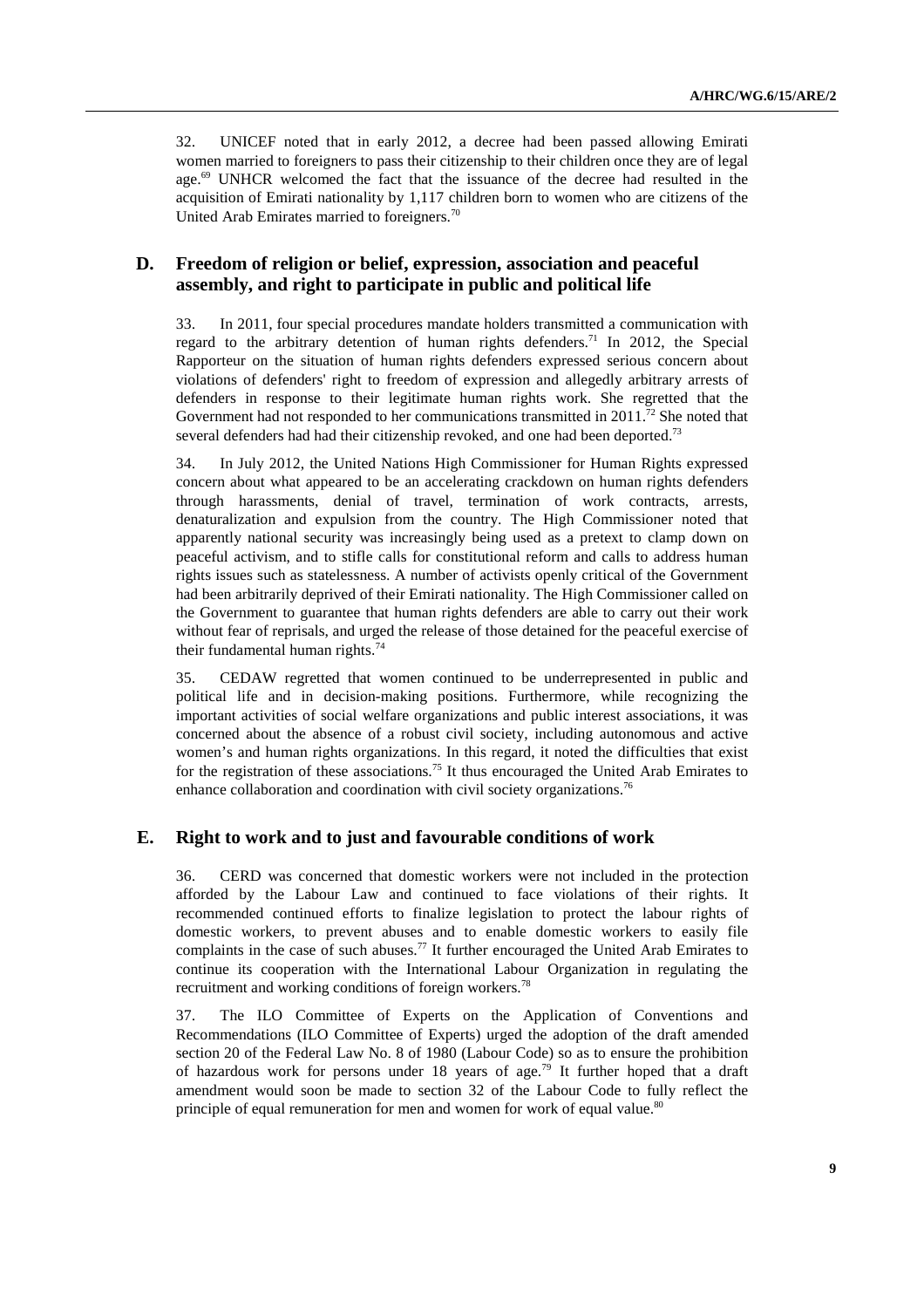38. The Special Rapporteur on contemporary forms of racism, racial discrimination, xenophobia and related intolerance recommended that revisions to the Labour Law also include provisions aiming at protecting the right to establish trade unions.<sup>81</sup>

39. CEDAW regretted the prohibition on forming employee welfare associations and the non-existence of the principle of equal pay for work of equal value.<sup>82</sup>

40. CEDAW noted with concern that women represent only 13 per cent of the total national workforce.<sup>83</sup> It called for measures to encourage and support the entrepreneurship of women, including through training opportunities and access to credit. $84$  CEDAW welcomed initiatives such as the establishment of councils of businesswomen and the creation of a businesswomen award.<sup>85</sup>

### **F. Right to health**

41. CEDAW commended the high quality of health services for United Arab Emirates citizens. It recommended that special attention be paid to the health needs of women from rural areas and non-nationals. It also recommended the conduct of systematic awarenessraising programmes among women on the importance of regular medical examination to facilitate early detection of disease and to pay special attention to reproductive health.<sup>86</sup>

## **G. Right to education**

42. UNICEF noted the United Arab Emirates' strong political commitment towards achieving the MDGs of universal education and capacity building. Nonetheless, many problems were still facing the education sector, including the education of individuals with disabilities. It reported similar enrolment rates for men and women in all educational phases, noting that women's educational achievements had risen higher than the MDGs targets. Dropout rates among males were slightly higher compared to females. <sup>87</sup>

43. CEDAW commended the United Arab Emirates for the high levels of education attained by its citizens and noted information that public education is free and available to all who live in the country. Nevertheless it expressed concern that, owing to practical impediments, access to the public education system by most children of foreigners was limited. It recommended continued awareness-raising on the importance of access to education for the empowerment of women.<sup>88</sup>

44. In 2010, the Special Rapporteur on contemporary forms of racism, racial discrimination, xenophobia and related intolerance recommended that the Government reconsider its current educational policy, so as to ensure that public educational institutions are de facto open to all children, including non-nationals.<sup>89</sup>

45. UNHCR commended the advanced level of human rights training organized by the newly established human rights departments throughout 2011. Such training had targeted over 200 officials from various government departments. Since 2009, approximately 75 workshops on human rights subjects had been organized for police academies.<sup>90</sup>

#### **H. Migrants, refugees and asylum seekers**

46. The Special Rapporteur on contemporary forms of racism, racial discrimination, xenophobia and related intolerance while noting that the situation of foreign workers had much improved in recent years, nevertheless urged the Government to take measures to address rights violations of unskilled foreign workers, including construction and domestic workers. In this regard, the Rapporteur specifically referred to the severe risk of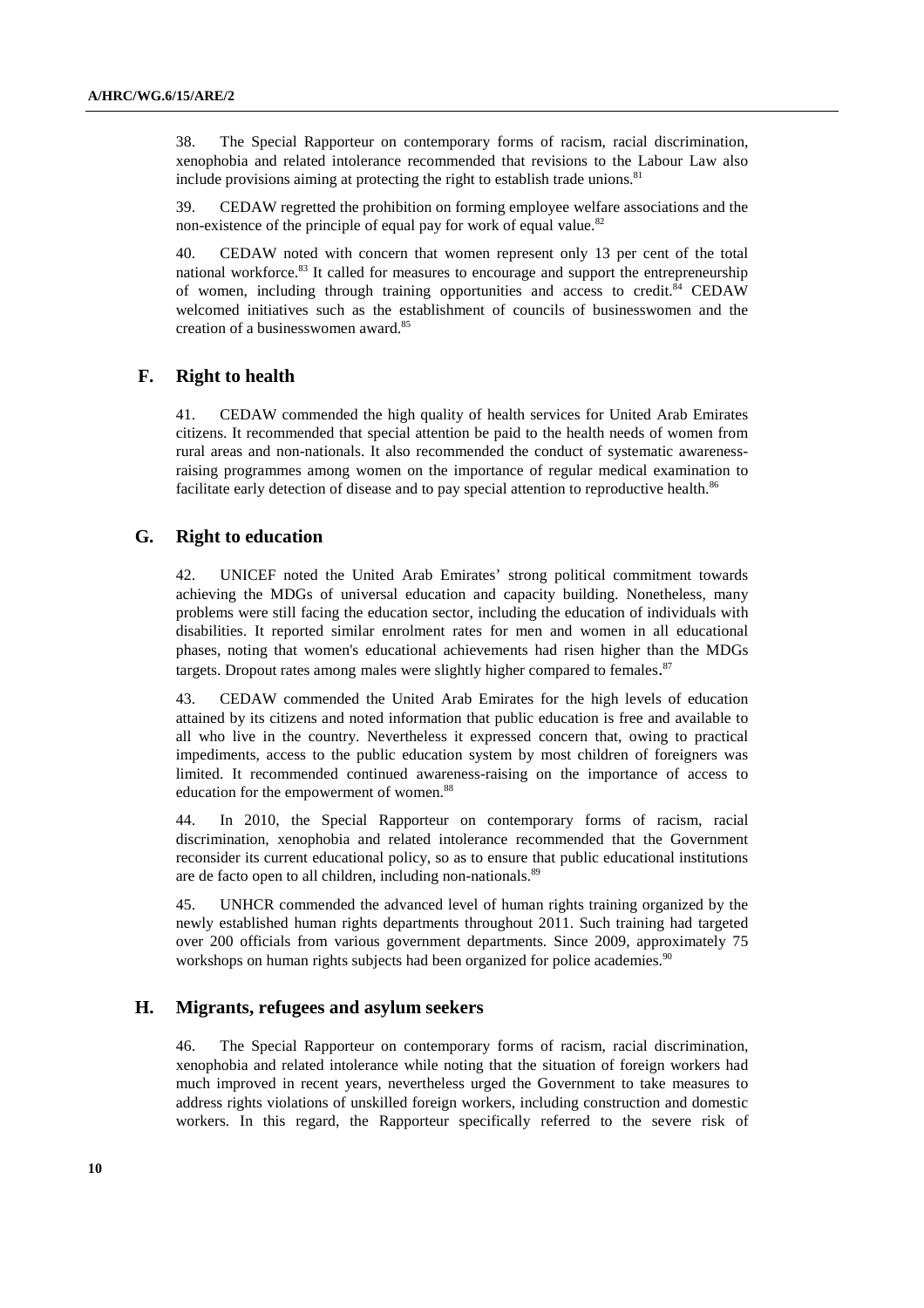exploitation under the sponsorship system and abuses such as the confiscation of passports and debts contracted with labour recruitment agencies.<sup>91</sup> He recommended that the work of domestic workers be regulated with specific legislation that provides no less protection than that provided in Federal Law No. 8 of 1980 on the regulation of labour relations.<sup>92</sup>

47. CERD welcomed the conclusion of memoranda of understanding with several States concerning the recruitment of their nationals as contract workers, with a view to regularizing the process for workers' entry into the United Arab Emirates and familiarizing them with their rights and obligations under their employment contract.<sup>93</sup> It recommended that it continue to strengthen the protection of all foreign labourers through adequate legislation and policies aimed at curbing abuses, such as the withholding of passports by employers, extended non-payment of wages, arbitrary deductions from wages, and nonpayment of overtime. It also recommended that the Government ensure the implementation of existing laws and enhance monitoring mechanisms, such as labour inspections, with regard to payment of wages, medical care, housing and working conditions of foreign workers; and that it reinforce the effectiveness of complaint mechanisms and facilitate access to them by foreign workers.<sup>94</sup>

48. CEDAW was concerned that women migrant workers were not aware of their rights, did not have easy access to justice and did not gain redress in cases of abuse. It noted that the kafala system and the fact that employers of migrant domestic workers often confiscated their passports made these workers particularly vulnerable to mistreatment and abuse by their employers.<sup>95</sup> It urged the United Arab Emirates to raise awareness concerning workers' rights and ensure their access to legal aid and complaint mechanisms.<sup>96</sup>

49. UNHCR noted that all non-citizens, including refugees and asylum seekers registered with UNHCR, fell under the national immigration laws (Expatriate Law), which provide that work sponsorship is an essential prerequisite for becoming a legal resident in the country, and that deportation was a possible consequence of overstaying a legal residence permit. UNHCR observed that accession to the 1951 Convention, and establishment of a national legal framework, would provide a clearer basis for the Government to provide refugees with international protection. It recommended the adoption of measures to avoid detention of persons in need of international protection and effective referral mechanisms to allow for refugee status determination by UNHCR.<sup>97</sup>

50. UNHCR noted that despite the absence of a national framework regulating asylum, the United Arab Emirates continued to respect international refugee protection standards, including the essential principle of non-refoulement.<sup>98</sup> It commended the United Arab Emirates for its facilitation of refugee law training activities conducted by UNHCR for law enforcement personnel. Such activities had enhanced the capacity of authorities to identify persons in need of international protection and refer them to UNHCR.<sup>99</sup>

#### **I. Human rights and counter-terrorism**

51. Special Procedures mandate-holders invited the United Arab Emirates to provide information on measures to investigate allegations contained in the joint study on global practices in relation to secret detention in the context of countering terrorism,<sup>100</sup> and if found true, to rectify the situation in compliance with international human rights norms and standards; to implement the related recommendations; and to provide any other relevant information.<sup>101</sup>

52. In 2011, the Special Rapporteur on the question of torture and the Working Group on Arbitrary Detention sent an urgent appeal relating to the case of a detained non-citizen risking torture in case of extradition to his country of origin. According to information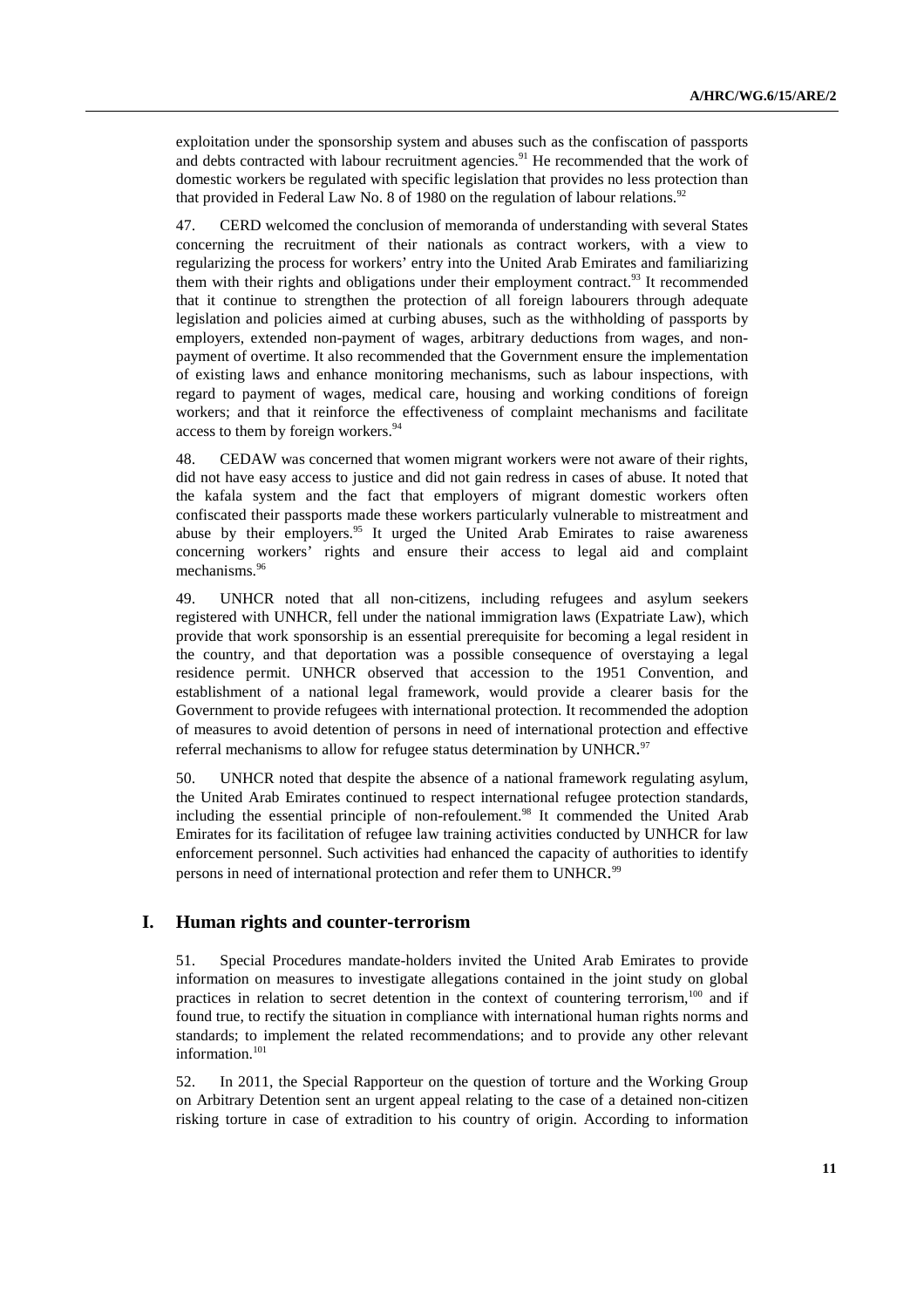received, the person concerned had been arrested following an extradition request by his country of origin on the basis of his alleged terrorism-related training and links to participants in terrorist acts.<sup>102</sup> In the same year, special procedures mandate holders also raised concern with regard to the alleged secret detention of another individual reported to have been arrested following an extradition request by his country of origin, on suspicion of having been involved in a terrorist attack in that country.<sup>103</sup>

53. Also in 2011, the Working Group on Arbitrary Detention adopted an Opinion concerning the sentencing of two foreign nationals to 10 years imprisonment for terrorism. The Working Group stated that the Government had not rebutted allegations that the trial of the two individuals had taken place only two years after their arrest, that evidence had been obtained under torture, and that the individuals had not had access to lawyers. In light of these and other factors, the Working Group found the detention of the two individuals to be arbitrary and requested their release.<sup>104</sup>

*Notes* 

- <sup>1</sup> Unless indicated otherwise, the status of ratifications of instruments listed in the table may be found on the official website of the United Nations Treaty Collection database, Office of Legal Affairs of the United Nations Secretariat, http://treaties.un.org/. Please also refer to the United Nations compilation on the UAE from the previous cycle (A/HRC/WG.6/3/ARE/2).
- 2 The following abbreviations have been used for this document:

| <b>ICERD</b>     | International Convention on the Elimination of All Forms of Racial       |
|------------------|--------------------------------------------------------------------------|
|                  | Discrimination                                                           |
| <b>ICESCR</b>    | International Covenant on Economic, Social and Cultural Rights           |
| <b>OP-ICESCR</b> | Optional Protocol to ICESCR                                              |
| <b>ICCPR</b>     | International Covenant on Civil and Political Rights                     |
| <b>ICCPR-OP1</b> | Optional Protocol to ICCPR                                               |
| <b>ICCPR-OP2</b> | Second Optional Protocol to ICCPR, aiming at the abolition of the death  |
|                  | penalty                                                                  |
| <b>CEDAW</b>     | Convention on the Elimination of All Forms of Discrimination against     |
|                  | Women                                                                    |
| <b>OP-CEDAW</b>  | <b>Optional Protocol to CEDAW</b>                                        |
| <b>CAT</b>       | Convention against Torture and Other Cruel, Inhuman or Degrading         |
|                  | <b>Treatment or Punishment</b>                                           |
| OP-CAT           | Optional Protocol to CAT                                                 |
| <b>CRC</b>       | Convention on the Rights of the Child                                    |
| OP-CRC-AC        | Optional Protocol to CRC on the involvement of children in armed         |
|                  | conflict                                                                 |
| OP-CRC-SC        | Optional Protocol to CRC on the sale of children, child prostitution and |
|                  | child pornography                                                        |
| OP-CRC-IC        | Optional Protocol to CRC on a communications procedure                   |
| <b>ICRMW</b>     | International Convention on the Protection of the Rights of All Migrant  |
|                  | Workers and Members of Their Families                                    |
| <b>CRPD</b>      | Convention on the Rights of Persons with Disabilities;                   |
| <b>OP-CRPD</b>   | <b>Optional Protocol to CRPD</b>                                         |
| <b>CPED</b>      | International Convention for the Protection of All Persons from Enforced |
|                  | Disappearance.                                                           |

- <sup>3</sup> Individual complaints: ICCPR-OP 1, art 1; OP-CEDAW, art. 1; OP-CRPD, art. 1; OP-ICESCR, art. 1; OP-CRC-IC, art.5; ICERD, art. 14; CAT, art. 22; ICRMW, art. 77; and CPED, art. 31. Inquiry procedure: OP-CEDAW, art. 8; CAT, art. 20; CPED, art. 33; OP-CRPD, art. 6; OP-ICESCR, art. 11; and OP-CRC-IC, art. 13. Inter-State complaints: ICCPR, art. 41; ICRMW, art. 76; CPED, art. 32; CAT, art. 21; OP-ICESCR, art. 10; and OP-CRC-IC, art. 12. Urgent action: CPED, art. 30.
- <sup>4</sup> Geneva Convention for the Amelioration of the Condition of the Wounded and Sick in Armed Forces in the Field (First Convention); Geneva Convention for the Amelioration of the Condition of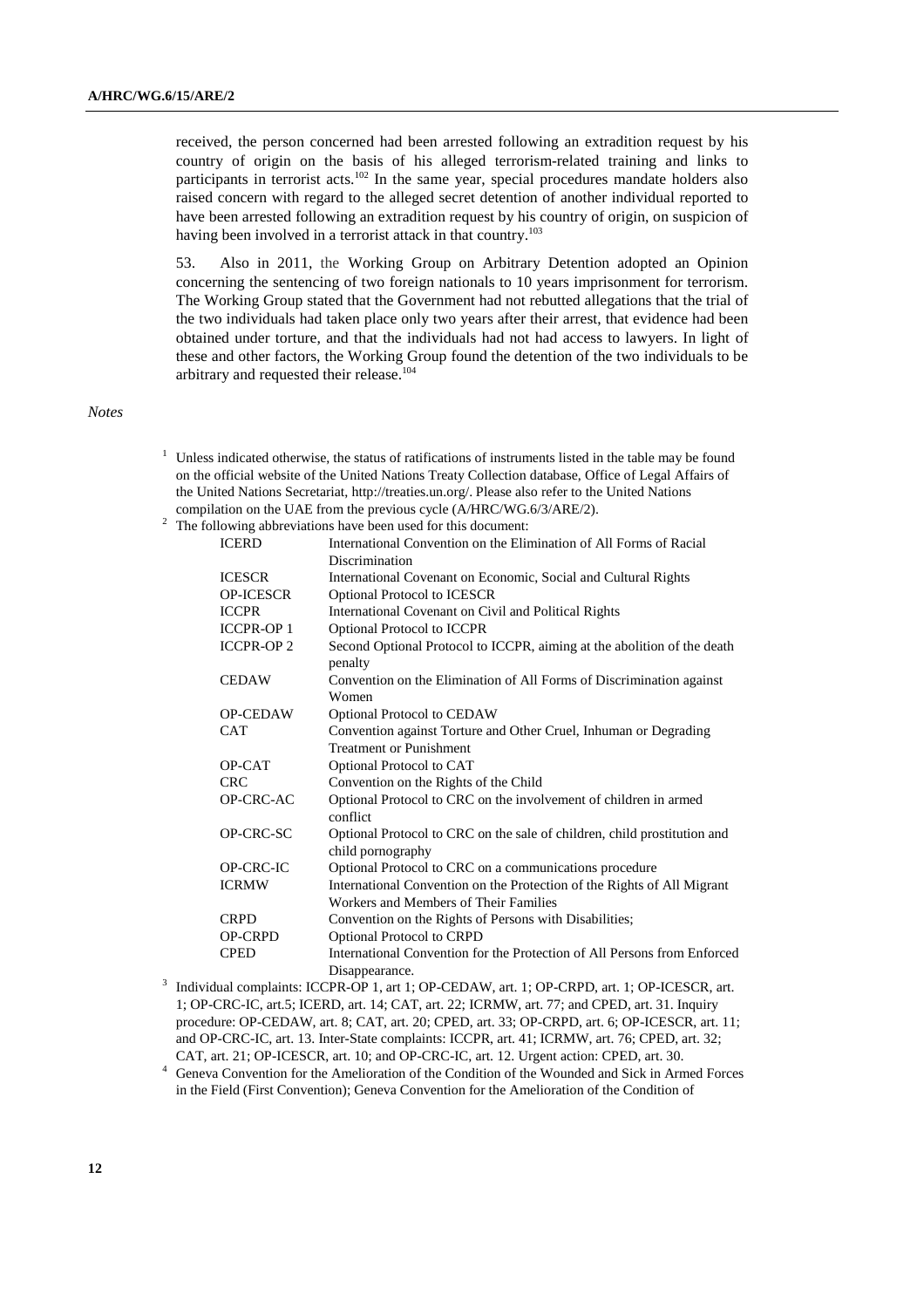Wounded, Sick and Shipwrecked Members of Armed Forces at Sea (Second Convention); Geneva Convention relative to the Treatment of Prisoners of War (Third Convention); Geneva Convention relative to the Protection of Civilian Persons in Time of War (Fourth Convention); Protocol Additional to the Geneva Conventions of 12 August 1949, and relating to the Protection of Victims of International Armed Conflicts (Protocol I); Protocol Additional to the Geneva Conventions of 12 August 1949, and relating to the Protection of Victims of Non-International Armed Conflicts (Protocol II).. For the official status of ratifications, see Federal Department of Foreign Affairs of Switzerland, at www.eda.admin.ch/eda/fr/home/topics/intla/intrea/chdep/warvic.html.

- <sup>5</sup> International Labour Organization Convention No. 29 concerning Forced or Compulsory Labour; Convention No. 105 concerning the Abolition of Forced Labour; Convention No. 100 concerning Equal Remuneration for Men and Women Workers for Work of Equal Value; Convention No. 111 concerning Discrimination in Respect of Employment and Occupation; Convention No. 138 concerning Minimum Age for Admission to Employment; Convention No. 182 concerning the Prohibition and Immediate Action for the Elimination of the Worst Forms of Child Labour.
- 6 Protocol to Prevent, Suppress and Punish Trafficking in Persons, Especially Women and Children, supplementing the United Nations Convention against Transnational Organized Crime.
- $7$  1951 Convention relating to the Status of Refugees and its 1967 Protocol, 1954 Convention relating to the Status of Stateless Persons and 1961 Convention on the Reduction of Statelessness.
- <sup>8</sup> Protocol Additional to the Geneva Conventions of 12 August 1949, and relating to the Adoption of an Additional Distinctive Emblem (Protocol III).
- <sup>9</sup> Convention No. 87 concerning Freedom of Association and Protection of the Right to Organise; Convention No. 98 concerning the Application of the Principles of the Right to Organise and to Bargain Collectively.
- <sup>10</sup> ILO Convention No. 169 concerning Indigenous and Tribal Peoples in Independent Countries; ILO Convention No. 189 concerning Decent Work for Domestic Workers.
- <sup>11</sup> Concluding observations of the Committee on the Elimination of Discrimination against Women (CEDAW/C/ARE/CO/1). para. 53.
- <sup>12</sup> A/HRC/14/43/Add.3, para. 79.
- <sup>13</sup> A/HRC/WGAD/2011/34, p. 4.<br><sup>14</sup> CEDAW/C/ARE/CO/1 name
- CEDAW/C/ARE/CO/1, para. 55.
- $15$  Ibid., paras. 16 and 17.
- <sup>16</sup> Ibid., paras. 32 and 33.
- <sup>17</sup> Ibid., para. 44 and 45.
- <sup>18</sup> Concluding observations of the Committee on the Elimination of Racial Discrimination (CERD/C/ARE/CO/17), paras. 19 and 22.
- <sup>19</sup> A/HRC/16/57/Add.2, para. 103
- <sup>20</sup> UNHCR submission to the UPR on the United Arab Emirates, pp. 3 and 5; CEDAW/C/ARE/CO/1, paras. 32 and 33.
- $21$  CEDAW/C/ARE/CO/1, para. 5; Press release of 17 April 2012 available at http://www.ohchr.org/en/NewsEvents/Pages/DisplayNews.aspx?NewsID=12074&LangID=E.
- $22$  Ibid., paras. 36 and 37.
- <sup>23</sup> CERD/C/ARE/CO/17, para. 11.
- <sup>24</sup> CEDAW/C/ARE/CO/1, paras. 12 and 13.
- <sup>25</sup> A/HRC/14/43/Add.3, paras. 18, 21 and 77.
- <sup>26</sup> CERD/C/ARE/CO/17, para. 12.
- <sup>27</sup> CEDAW/C/ARE/CO/1, 20 and 21.
- <sup>28</sup> Ibid., para. 19.
- A/HRC/14/43/Add.3, para. 78.
- <sup>30</sup> Ibid., para. 23.
- <sup>31</sup> UNHCR submission to the UPR on the United Arab Emirates, p. 2.<br><sup>32</sup> The following abbreviations have been used for this document:
- The following abbreviations have been used for this document:

| <b>CERD</b>  | Committee on the Elimination of Racial Discrimination        |
|--------------|--------------------------------------------------------------|
| <b>CEDAW</b> | Committee on the Elimination of Discrimination against Women |
| <b>CRC</b>   | Committee on the Rights of the Child                         |
| <b>CAT</b>   | Committee against Torture                                    |
| <b>CRC</b>   | Committee on the Rights of the Child                         |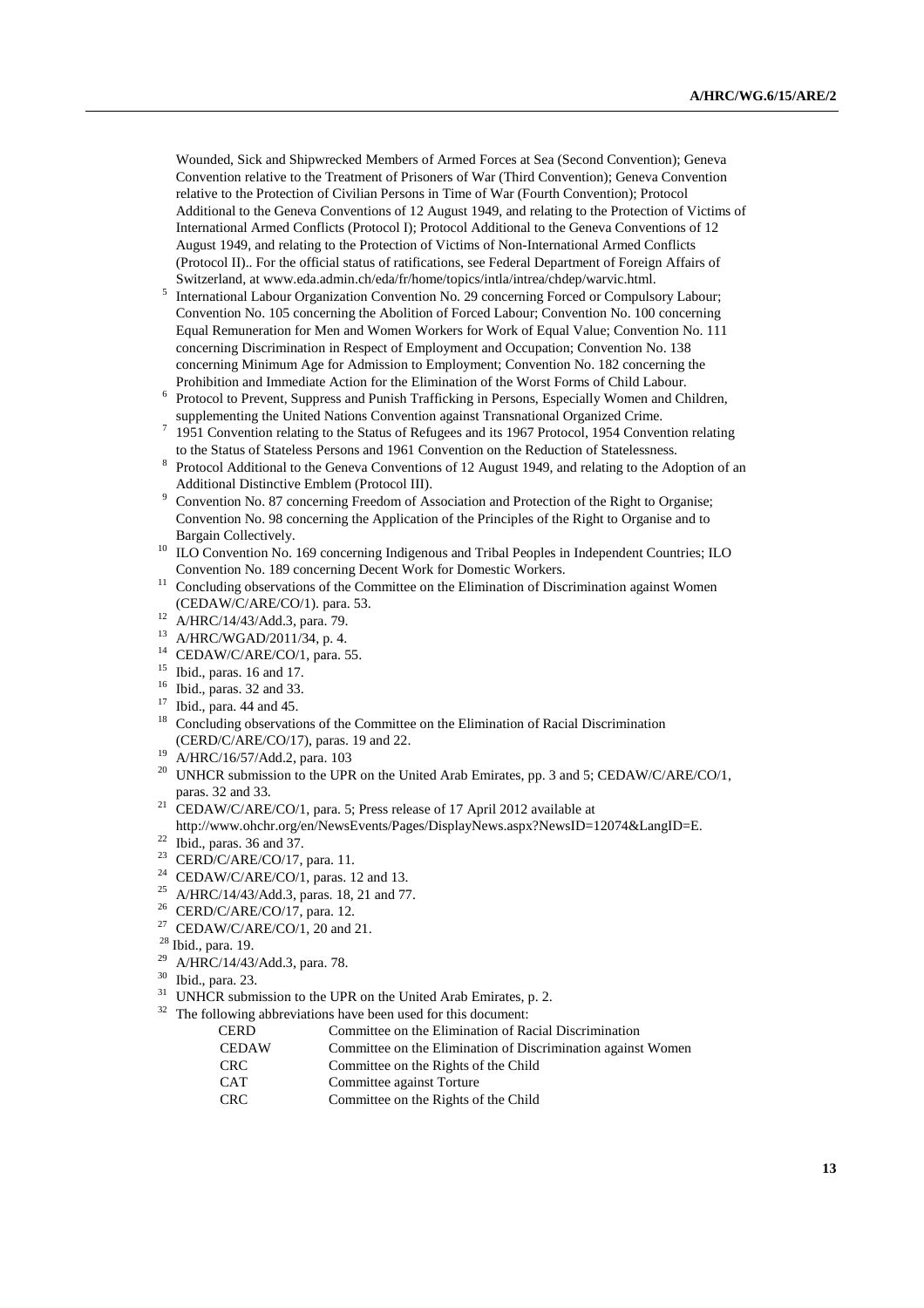- CRPD Committee on the Rights of Persons with Disabilities.
- <sup>33</sup> UNICEF submission to the UPR on the United Arab Emirates, p. 3.
- CERD/C/ARE/CO/17, para. 26.
- CEDAW/C/ARE/CO/1, para. 57.
- <sup>36</sup> For the titles of special procedures, see www.ohchr.org/EN/HRBodies/SP/Pages/Themes.aspx and www.ohchr.org/EN/HRBodies/SP/Pages/Countries.aspx.
- OHCHR annual report 2011.
- A/HRC/14/43/Add.3, paras. 7 and 25.
- Ibid., paras. 26 and 27.
- A/HRC/14/43/Add.3, paras. 64 and 69.
- CERD/C/ARE/CO/17, para. 12.
- CEDAW/C/ARE/CO/1, para. 15.
- Ibid., para. 45.
- Ibid., paras. 47 and 48.
- Ibid., para. 25.
- Ibid., para. 10.
- Ibid., para. 23.
- A/HRC/14/43/Add.3, para 70.
- Ibid., para 72.
- CERD/C/ARE/CO/17, para. 18.
- A/HRC/16/57/Add.2, para.107.
- Press release of 17 April 2012 available at
- http://www.ohchr.org/en/NewsEvents/Pages/DisplayNews.aspx?NewsID=12074&LangID=E.
- Ibid.
- Ibid.
- Ibid.
- CEDAW/C/ARE/CO/1, paras. 28 and 29.
- <sup>57</sup> UNHCR submission to the UPR, p. 4.
- <sup>58</sup> A/HRC/14/43/Add.3, para 73.
- A/HRC/16/57/Add.2, para. 103.
- Ibid., para. 110.
- A/HRC/16/57/Add.2, para. 103.
- Ibid., paras 104 and 106.
- CEDAW/C/ARE/CO/1, paras. 26 and 27.
- UNICEF submission to the UPR on the United Arab Emirates, p. 5.
- A/HRC/16/57/Add.2, para 69.
- CERD/C/ARE/CO/17, para. 17.
- CERD/C/ARE/CO/17, para. 17; A/HRC/14/43/Add.3, para. 72.
- CEDAW/C/ARE/CO/1, para. 33.
- UNICEF submission to the UPR on the United Arab Emirates, p. 4.
- Ibid., p. 2.
- A/HRC/18/51, p. 51.
- A/HRC/19/55/Add.2, paras. 383-384.
- A/HRC/21/49, p. 44.
- Spokesperson for the United Nations High Commissioner for Human Rights, Geneva, 17 July 2012.
- CEDAW/C/ARE/CO/1, para. 30.
- Ibid., para. 56.
- CERD/C/ARE/CO/17, para. 16.
- $\frac{78}{79}$  Ibid., para. 15.
- ILO Committee of Experts of the Applications of Conventions and Recommendations.Observation concerning the ILO Minimum Age Convention, 1973 (No.138), adopted 2011, published 101st ILC session (2012), second paragraph, available from http://www.ilo.org/dyn/normlex/en/f?p=1000:13100:0::NO:13100:P13100\_COMMENT\_ID:27000 14.
- ILO Committee of Experts of the Applications of Conventions and Recommendations.Observation concerning the ILO Equal Remuneration Convention, 1951 (No.100), adopted 2011, published